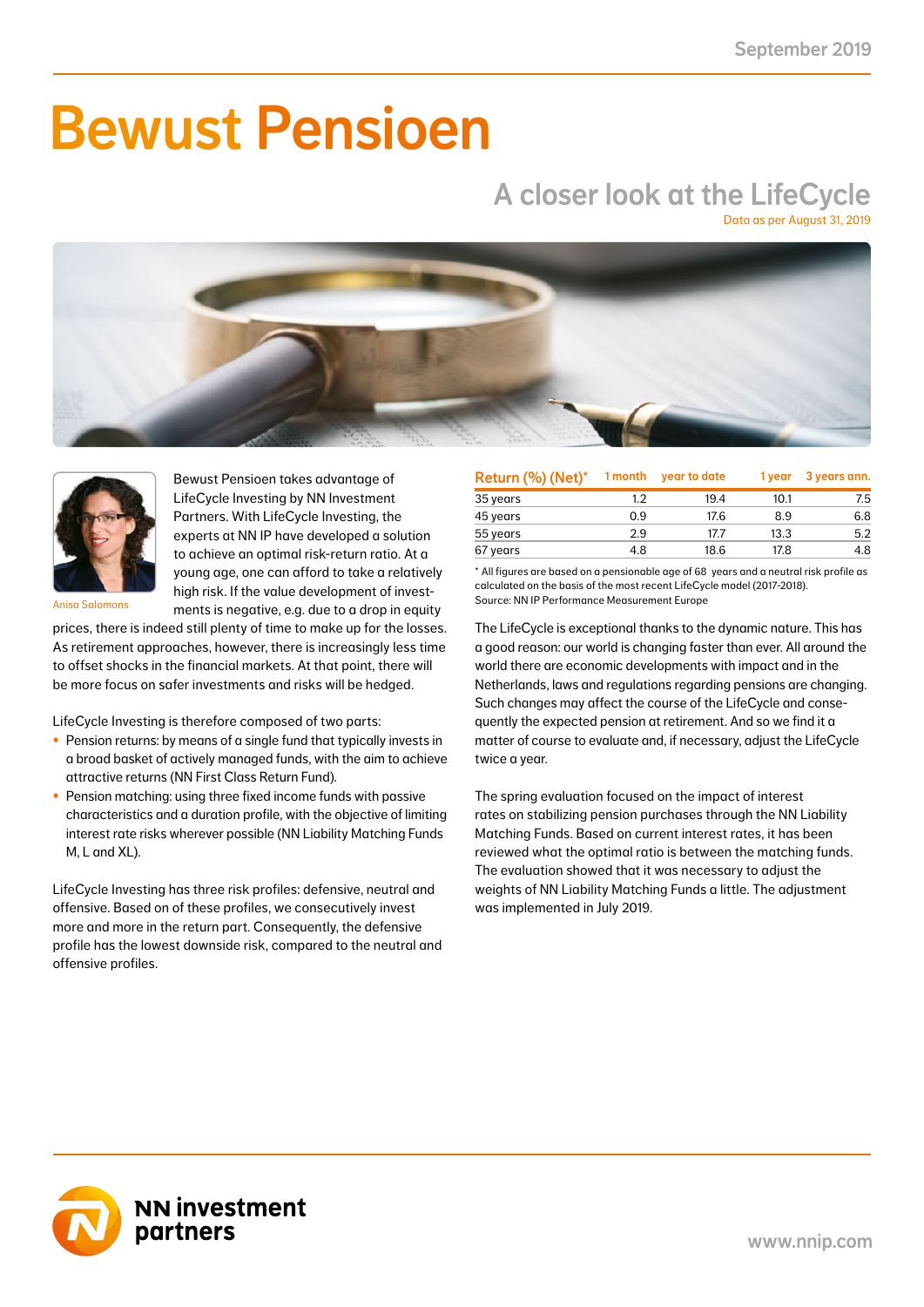### Bewust Pensioen (Defensive risk profile) Determine the Data as per August 31, 2019

| 35 years old                      | l month | 1 month                    | Year to date  | <b>Year to date</b> | 1 year | 1 vear | 3 years | 3 years | 3 years | 3 years                                                                             |         |
|-----------------------------------|---------|----------------------------|---------------|---------------------|--------|--------|---------|---------|---------|-------------------------------------------------------------------------------------|---------|
| Net Return %                      |         | <b>Return Contribution</b> | <b>Return</b> | <b>Contribution</b> |        |        |         |         |         | Return Contribution Return (ann) Contribution (ann) Return (cum) Contribution (cum) | Weight* |
| <b>Pension Returns</b>            |         |                            |               |                     |        |        |         |         |         |                                                                                     |         |
| NN First Class Return Fund II - N | 0.11    | 0.08                       | 17.92         | 14.44               | 7.49   | 6.32   | 7.57    | 6.09    | 24.47   | 19.63                                                                               | 80.0    |
| <b>Pension Matching</b>           |         |                            |               |                     |        |        |         |         |         |                                                                                     |         |
| NN Liability Matching Fund M      | 0.90    | 0.09                       | 3.47          | 0.39                | 4.00   | 0.43   | 1.03    | 0.11    | 3.13    | 0.36                                                                                | 11.0    |
| NN Liability Matching Fund L      | 9.45    | 0.00                       | 32.29         | 0.00                | 35.42  | 0.00   | 6.34    | 0.00    | 20.26   | 0.00                                                                                | 0.0     |
| NN Liability Matching Fund XL     | 21.06   | 2.04                       | 71.57         | 6.05                | 78.76  | 6.06   | 10.11   | 1.13    | 33.51   | 3.64                                                                                | 9.0     |
| <b>TOTAL</b>                      |         | 2.22                       |               | 20.88               |        | 12.81  |         | 7.33    |         | 23.64                                                                               | 100%    |

| 45 years old<br><b>Net Return %</b> | l month<br>Return | 1 month<br><b>Contribution</b> | Year to date<br>Return | Year to date<br><b>Contribution</b> | 1 year | 1 year | 3 years | 3 years | 3 years | 3 years<br>Return Contribution Return (ann) Contribution (ann) Return (cum) Contribution (cum) | Weight* |
|-------------------------------------|-------------------|--------------------------------|------------------------|-------------------------------------|--------|--------|---------|---------|---------|------------------------------------------------------------------------------------------------|---------|
| <b>Pension Returns</b>              |                   |                                |                        |                                     |        |        |         |         |         |                                                                                                |         |
| NN First Class Return Fund II - N   | 0.11              | 0.08                           | 17.92                  | 13.38                               | 7.49   | 5.87   | 7.57    | 5.50    | 24.47   | 17.60                                                                                          | 75.0    |
| <b>Pension Matching</b>             |                   |                                |                        |                                     |        |        |         |         |         |                                                                                                |         |
| NN Liability Matching Fund M        | 0.90              | 0.16                           | 3.47                   | 0.67                                | 4.00   | 0.73   | 1.03    | 0.16    | 3.13    | 0.50                                                                                           | 19.0    |
| NN Liability Matching Fund L        | 9.45              | 0.00                           | 32.29                  | 0.00                                | 35.42  | 0.00   | 6.34    | 0.00    | 20.26   | 0.00                                                                                           | 0.0     |
| NN Liability Matching Fund XL       | 21.06             | 1.47                           | 71.57                  | 4.27                                | 78.76  | 4.28   | 10.11   | 0.91    | 33.51   | 2.92                                                                                           | 7.0     |
| <b>TOTAL</b>                        |                   | 1.71                           |                        | 18.33                               |        | 10.87  |         | 6.57    |         | 21.02                                                                                          | 100%    |

| 55 years old<br>Net Return %      | l month | 1 month<br><b>Return Contribution</b> | Year to date<br><b>Return</b> | Year to date<br><b>Contribution</b> | 1 year | l vear | 3 years | 3 years | 3 years | 3 years<br>Return Contribution Return (ann) Contribution (ann) Return (cum) Contribution (cum) | Weight* |
|-----------------------------------|---------|---------------------------------------|-------------------------------|-------------------------------------|--------|--------|---------|---------|---------|------------------------------------------------------------------------------------------------|---------|
| <b>Pension Returns</b>            |         |                                       |                               |                                     |        |        |         |         |         |                                                                                                |         |
| NN First Class Return Fund II - N | 0.11    | 0.04                                  | 17.92                         | 7.23                                | 7.49   | 3.22   | 7.57    | 2.89    | 24.47   | 9.13                                                                                           | 41.0    |
| <b>Pension Matching</b>           |         |                                       |                               |                                     |        |        |         |         |         |                                                                                                |         |
| NN Liability Matching Fund M      | 0.90    | 0.34                                  | 3.47                          | 1.41                                | 4.00   | 1.59   | 1.03    | 0.39    | 3.13    | 1.23                                                                                           | 38.0    |
| NN Liability Matching Fund L      | 9.45    | 0.00                                  | 32.29                         | 0.00                                | 35.42  | 0.00   | 6.34    | 0.00    | 20.26   | 0.00                                                                                           | 10.0    |
| NN Liability Matching Fund XL     | 21.06   | 2.38                                  | 71.57                         | 6.74                                | 78.76  | 7.03   | 10.11   | 1.27    | 33.51   | 4.01                                                                                           | 11.0    |
| <b>TOTAL</b>                      |         | 2.76                                  |                               | 15.38                               |        | 11.85  |         | 4.55    |         | 14.36                                                                                          | 100%    |

| 67 years old<br>Net Return %      | l month | 1 month<br><b>Return Contribution</b> | <b>Year to date</b><br>Return | Year to date<br><b>Contribution</b> | 1 year | 1 vear | 3 years | 3 years | 3 years | 3 years<br>Return Contribution Return (ann) Contribution (ann) Return (cum) Contribution (cum) | Weight* |
|-----------------------------------|---------|---------------------------------------|-------------------------------|-------------------------------------|--------|--------|---------|---------|---------|------------------------------------------------------------------------------------------------|---------|
| <b>Pension Returns</b>            |         |                                       |                               |                                     |        |        |         |         |         |                                                                                                |         |
| NN First Class Return Fund II - N | 0.11    | 0.02                                  | 17.92                         | 3.49                                | 7.49   | 1.55   | 7.57    | 1.49    | 24.47   | 4.70                                                                                           | 20.0    |
| <b>Pension Matching</b>           |         |                                       |                               |                                     |        |        |         |         |         |                                                                                                |         |
| NN Liability Matching Fund M      | 0.90    | 0.29                                  | 3.47                          | 1.32                                | 4.00   | 1.53   | 1.03    | 0.38    | 3.13    | 1.19                                                                                           | 33.0    |
| NN Liability Matching Fund L      | 9.45    | 4.08                                  | 32.29                         | 13.93                               | 35.42  | 15.28  | 6.34    | 2.74    | 20.26   | 8.74                                                                                           | 47.0    |
| NN Liability Matching Fund XL     | 21.06   | 0.00                                  | 71.57                         | 0.00                                | 78.76  | 0.00   | 10.11   | 0.00    | 33.51   | 0.00                                                                                           | 0.0     |
| <b>TOTAL</b>                      |         | 4.39                                  |                               | 18.75                               |        | 18.37  |         | 4.61    |         | 14.64                                                                                          | 100%    |

\* Over the years. the fund's weightings in the LifeCycle may change. The figures shown in the column 'weighting' are based on the most recent weighting of the LifeCycle. This means that the returns shown in the columns cannot exactly be derived from this report.

The contribution is the contribution to the total net return based on the current weights in the LifeCycle model (2017-2018) Source: NN IP Performance Measurement Europe

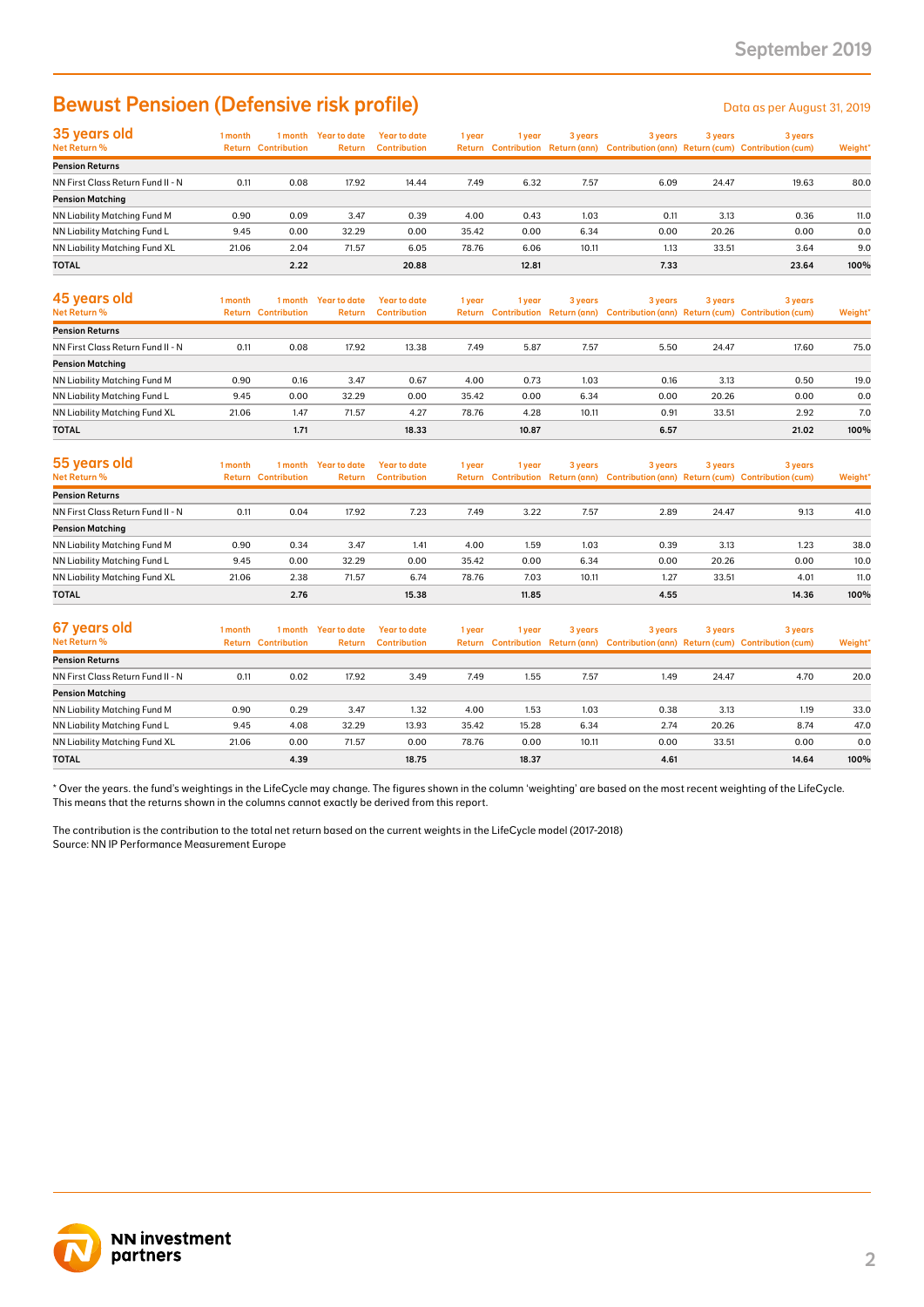## Bewust Pensioen (Neutral risk profile) Data as per August 31, 2019

| 35 years old                      | 1 month | l month                    | Year to date  | <b>Year to date</b> | 1 year | vear  | 3 years | 3 years | 3 years | 3 years                                                                             |         |
|-----------------------------------|---------|----------------------------|---------------|---------------------|--------|-------|---------|---------|---------|-------------------------------------------------------------------------------------|---------|
| Net Return %                      |         | <b>Return Contribution</b> | <b>Return</b> | <b>Contribution</b> |        |       |         |         |         | Return Contribution Return (ann) Contribution (ann) Return (cum) Contribution (cum) | Weight* |
| <b>Pension Returns</b>            |         |                            |               |                     |        |       |         |         |         |                                                                                     |         |
| NN First Class Return Fund II - N | 0.11    | 0.10                       | 17.92         | 16.20               | 7.49   | 6.99  | 7.57    | 6.84    | 24.47   | 22.08                                                                               | 90.0    |
| <b>Pension Matching</b>           |         |                            |               |                     |        |       |         |         |         |                                                                                     |         |
| NN Liability Matching Fund M      | 0.90    | 0.05                       | 3.47          | 0.20                | 4.00   | 0.21  | 1.03    | 0.06    | 3.13    | 0.18                                                                                | 5.0     |
| NN Liability Matching Fund L      | 9.45    | 0.00                       | 32.29         | 0.00                | 35.42  | 0.00  | 6.34    | 0.00    | 20.26   | 0.00                                                                                | 0.0     |
| NN Liability Matching Fund XL     | 21.06   | 1.02                       | 71.57         | 3.00                | 78.76  | 2.94  | 10.11   | 0.56    | 33.51   | 1.82                                                                                | 5.0     |
| <b>TOTAL</b>                      |         | 1.16                       |               | 19.40               |        | 10.13 |         | 7.46    |         | 24.08                                                                               | 100%    |

| 45 years old<br>Net Return %      | 1 month<br><b>Return</b> | 1 month<br><b>Contribution</b> | Year to date<br><b>Return</b> | Year to date<br><b>Contribution</b> | 1 year | 1 year | 3 years | 3 years | 3 years | 3 years<br>Return Contribution Return (ann) Contribution (ann) Return (cum) Contribution (cum) | Weight* |
|-----------------------------------|--------------------------|--------------------------------|-------------------------------|-------------------------------------|--------|--------|---------|---------|---------|------------------------------------------------------------------------------------------------|---------|
| <b>Pension Returns</b>            |                          |                                |                               |                                     |        |        |         |         |         |                                                                                                |         |
| NN First Class Return Fund II - N | 0.11                     | 0.09                           | 17.92                         | 15.21                               | 7.49   | 6.56   | 7.57    | 6.34    | 24.47   | 20.36                                                                                          | 85.0    |
| <b>Pension Matching</b>           |                          |                                |                               |                                     |        |        |         |         |         |                                                                                                |         |
| NN Liability Matching Fund M      | 0.90                     | 0.11                           | 3.47                          | 0.43                                | 4.00   | 0.45   | 1.03    | 0.11    | 3.13    | 0.36                                                                                           | 12.0    |
| NN Liability Matching Fund L      | 9.45                     | 0.00                           | 32.29                         | 0.00                                | 35.42  | 0.00   | 6.34    | 0.00    | 20.26   | 0.00                                                                                           | 0.0     |
| NN Liability Matching Fund XL     | 21.06                    | 0.66                           | 71.57                         | 1.92                                | 78.76  | 1.88   | 10.11   | 0.40    | 33.51   | 1.27                                                                                           | 3.0     |
| <b>TOTAL</b>                      |                          | 0.86                           |                               | 17.56                               |        | 8.89   |         | 6.85    |         | 21.99                                                                                          | 100%    |

| 55 years old<br>Net Return %      | l month<br>Return | 1 month<br><b>Contribution</b> | Year to date<br><b>Return</b> | Year to date<br><b>Contribution</b> | 1 year | 1 year | 3 years | 3 years | 3 years | 3 years<br>Return Contribution Return (ann) Contribution (ann) Return (cum) Contribution (cum) | Weight* |
|-----------------------------------|-------------------|--------------------------------|-------------------------------|-------------------------------------|--------|--------|---------|---------|---------|------------------------------------------------------------------------------------------------|---------|
| <b>Pension Returns</b>            |                   |                                |                               |                                     |        |        |         |         |         |                                                                                                |         |
| NN First Class Return Fund II - N | 0.11              | 0.05                           | 17.92                         | 8.77                                | 7.49   | 3.90   | 7.57    | 3.54    | 24.47   | 11.19                                                                                          | 50.0    |
| <b>Pension Matching</b>           |                   |                                |                               |                                     |        |        |         |         |         |                                                                                                |         |
| NN Liability Matching Fund M      | 0.90              | 0.30                           | 3.47                          | 1.25                                | 4.00   | 1.40   | 1.03    | 0.36    | 3.13    | 1.14                                                                                           | 34.0    |
| NN Liability Matching Fund L      | 9.45              | 0.76                           | 32.29                         | 2.52                                | 35.42  | 2.64   | 6.34    | 0.36    | 20.26   | 1.15                                                                                           | 8.0     |
| NN Liability Matching Fund XL     | 21.06             | 1.83                           | 71.57                         | 5.15                                | 78.76  | 5.32   | 10.11   | 0.92    | 33.51   | 2.89                                                                                           | 8.0     |
| <b>TOTAL</b>                      |                   | 2.94                           |                               | 17.68                               |        | 13.27  |         | 5.18    |         | 16.37                                                                                          | 100%    |

| 67 years old<br>Net Return %      | I month | 1 month<br><b>Return Contribution</b> | Year to date<br>Return | Year to date<br><b>Contribution</b> | 1 year | l vear | 3 years | 3 years | 3 years | 3 years<br>Return Contribution Return (ann) Contribution (ann) Return (cum) Contribution (cum) | Weight* |
|-----------------------------------|---------|---------------------------------------|------------------------|-------------------------------------|--------|--------|---------|---------|---------|------------------------------------------------------------------------------------------------|---------|
| <b>Pension Returns</b>            |         |                                       |                        |                                     |        |        |         |         |         |                                                                                                |         |
| NN First Class Return Fund II - N | 0.11    | 0.02                                  | 17.92                  | 3.49                                | 7.49   | 1.55   | 7.57    | 1.54    | 24.47   | 4.84                                                                                           | 20.0    |
| <b>Pension Matching</b>           |         |                                       |                        |                                     |        |        |         |         |         |                                                                                                |         |
| NN Liability Matching Fund M      | 0.90    | 0.29                                  | 3.47                   | 1.32                                | 4.00   | 1.53   | 1.03    | 0.40    | 3.13    | 1.25                                                                                           | 33.0    |
| NN Liability Matching Fund L      | 9.45    | 4.48                                  | 32.29                  | 13.76                               | 35.42  | 14.73  | 6.34    | 2.91    | 20.26   | 9.17                                                                                           | 47.0    |
| NN Liability Matching Fund XL     | 21.06   | 0.00                                  | 71.57                  | 0.00                                | 78.76  | 0.00   | 10.11   | 0.00    | 33.51   | 0.00                                                                                           | 0.0     |
| <b>TOTAL</b>                      |         | 4.80                                  |                        | 18.57                               |        | 17.82  |         | 4.85    |         | 15.26                                                                                          | 100%    |

\* Over the years. the fund's weightings in the LifeCycle may change. The figures shown in the column 'weighting' are based on the most recent weighting of the LifeCycle. This means that the returns shown in the columns cannot exactly be derived from this report.

The contribution is the contribution to the total net return based on the current weights in the LifeCycle model (2017-2018) Source: NN IP Performance Measurement Europe